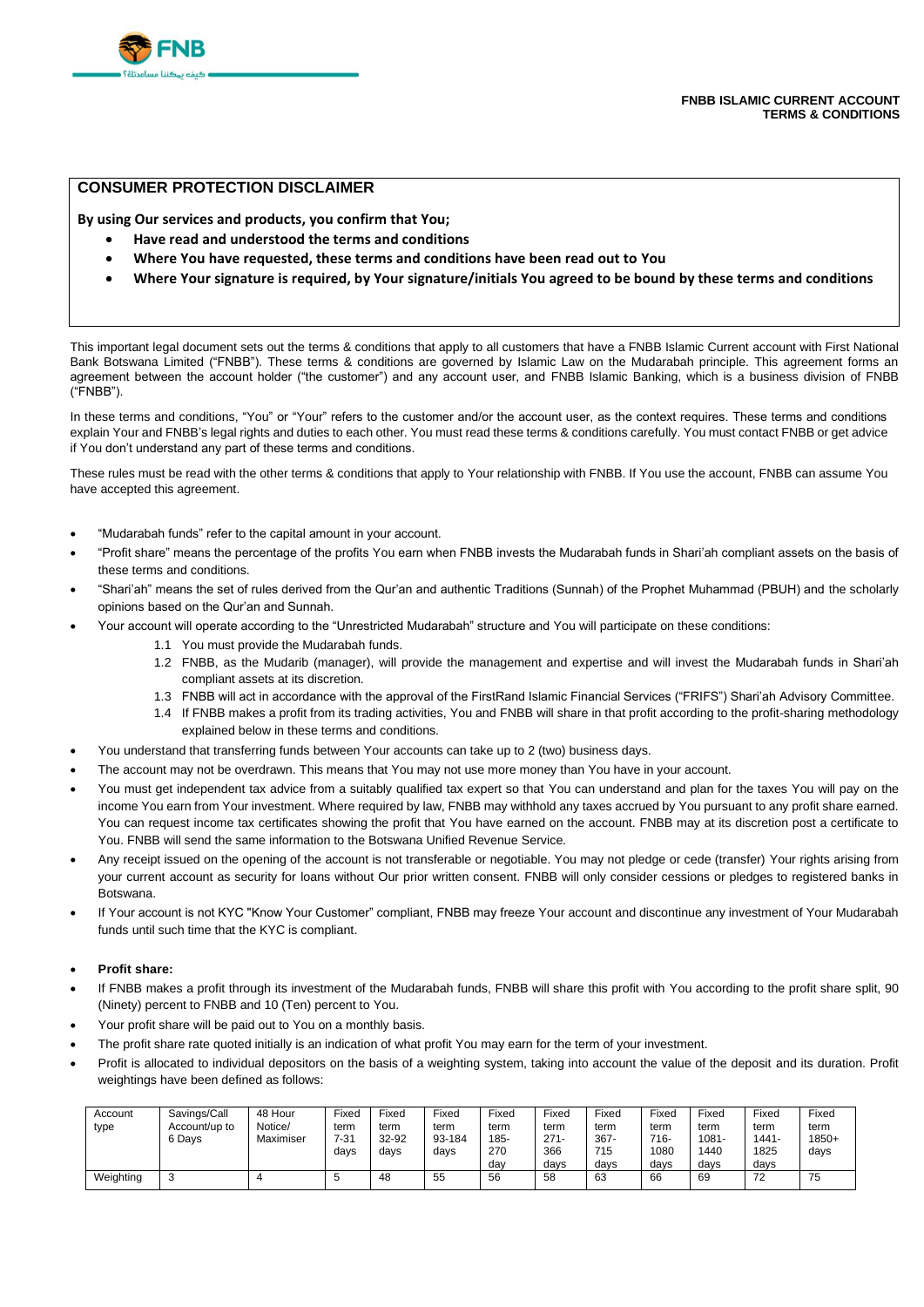

- If FNBB has involuntarily received any income on Your account in conflict with Shari'ah, as confirmed by the FirstRand Shari'ah Advisory Committee, You authorise FNBB to dispose of any non-permissible income accrued to Your account. You agree that FNBB can donate that income to any charitable organisation(s) of its choice without getting Your permission.
- FNBB can at its discretion re-structure the profit-sharing methodology. FNBB will give You prior notice of this. FNBB will use a fair method of sharing the profits and will apply this method consistently amongst all customers who hold active Shari'ah compliant accounts with FNBB.
- **Sharing in Losses:**
- You will not earn any profit share on Your account if there was no profit made on the Mudarabah funds during the period of Your investment.
- If no Shari'ah compliant assets are available to invest in, no profit share will be generated for that period.
- FNBB does not guarantee that You will receive any profit share.
- You shall carry any losses if the Mudarabah fund suffers a loss. Losses will however, always be limited to the amount of the Mudarabah funds that You deposited with FNBB.
- FNBB does not guarantee that You will recover the capital that You invested in the Mudarabah fund.
- FNBB is entitled to retain any losses and deduct these losses from future profit distributions to You.

### **2. REPRESENTATIVES (PERSONS ACTING ON YOUR BEHALF)**

Only Your authorised representatives may act on Your behalf. You must inform FNBB from time to time using the forms or process FNBB requires about which person(s) are authorised to represent You and what authority they will have. You alone are responsible for deciding and checking the powers given to your authorised representatives. You must give FNBB correct and up to date information about Your authorised representatives. FNBB can require the authorised representatives to verify information provided by you. Until FNBB receives all the necessary documents or instructions regarding authorised representatives FNBB will act according to the last recorded instructions You gave FNBB. If FNBB receives conflicting instructions from any person appointed as an administrator or in any representative capacity it can at its option (a) refuse to carry out any instructions or transactions; or (b) act on the instruction of any person who was recorded as valid administrator or representative at the time the instruction was given. You must ensure that your administrators and representatives do not give FNBB conflicting instructions. FNBB may act on all instructions from Your authorised representatives and debit their transactions to your account. You are legally responsible for all authorised and unauthorised transactions of Your representatives and for all their actions and/or omissions. FNBB will not be liable for any action, loss or fraud committed by any representative. FNBB will also not be liable if any representative acts outside of its mandate from You. You will ratify any such acts committed by your representatives and agree to indemnify FNBB for any such actions, losses, legal and other costs and expenses. You will be liable for the value of transactions made by You or Your representatives on any account, products or service, plus fees and charges on such transactions. You understand the risks associated with giving someone the ability to act and transact on your behalf, particularly where the approval or knowledge of another person is not required. You understand the risks associated with allowing persons to access account information or transact on your accounts using their own personal banking profile. You alone are responsible for putting the available safeguards, including controls and separation of roles, in place to prevent fraudulent transactions on your accounts, including placing limits on accounts, requiring approvals of transactions and/or requiring notifications to go to senior persons other than those who transact. FNBB will, however, not be liable for any delays in payment or transfer of funds because of restrictions that apply to Your authorised representatives' powers, whether these were imposed by You or any other person or body, a court or the law, or by FNBB for security or risk management purposes. If an account is closed the representatives' access rights will automatically end for that account. This will not affect a representative's rights on remaining accounts and/or banking channels. FNBB may restrict any person's authority without notice if FNBB has the need to do this but will not extend (increase) any person's authority without Your prior consent.

### **3. USE OF CHEQUE AND OTHER NEGOTIABLE INSTRUMENTS**

FNBB may issue a cheque book to You for use with certain types of demand deposit accounts. Along with this agreement, the drawing and processing of these cheques are governed by the relevant legislation, the common law, Electronic Clearing House Rules ("ECHR") and the terms and conditions printed on the cheque book cover and each individual cheque. FNBB are not required to pay cheques that are not properly drawn, post dated, stale, appear to be altered or do not appear genuine. You warrant that account users understand the requirements for cheques and that they will act responsibly. FNBB may pay all cheques, promissory notes, bills of exchange or other negotiable instruments ("instruments") that appear to be drawn, made or accepted and signed by the customer or its authorised account user and will debit the account whether the account is in credit or not. Payment of an instrument may be delayed to give FNBB time to check the authenticity of the signature and the identity of the person or entity claiming payment. You must take reasonable care in drawing instruments and take all precautions to prevent instruments from being stolen or altered. You must report any theft or loss of instruments, whether they are drawn or blank by immediately calling the nearest FNBB Branch to request FNBB to stop payment of the lost or stolen instrument. FNBB may not honour any cheque drawn for an amount exceeding the prescribed maximum amount that applies at the time and FNBB will not be responsible for any costs arising because of this. You must use alternative methods of payment for amounts that exceed this maximum amount.

### **4. MINIMUM BALANCE AND OVERDRAFT FACILITY**

You may withdraw funds from Your account at any time, so long as the minimum balance, as advised from time to time, is kept in the account to keep the account active. There are no overdraft facilities on the account. Should Your account go into and remain in an overdrawn state, Your Islamic current account will be migrated to a non-Islamic FNBB current account.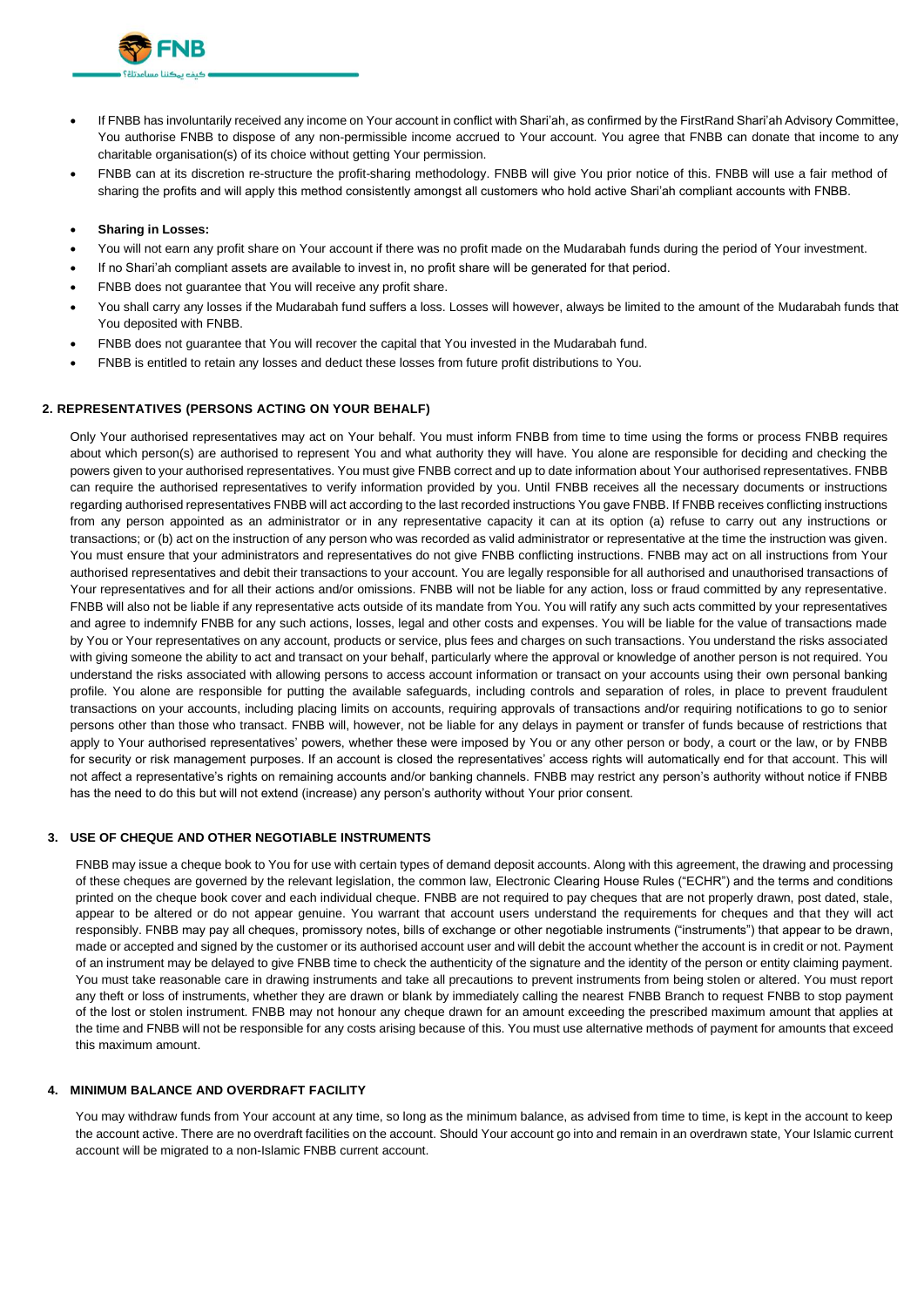

## **5. AVAILABILITY OF FUNDS**

FNBB does not have to process payment instructions, including debit orders and stop orders, if these payments exceed the available balance in Your account. Without affecting the foregoing, FNBB can in its sole discretion process these payments, in which case You will be legally responsible to pay back the amounts paid plus all related fees. For purposes of this agreement "available balance" means, an account's credit ledger balance less the value of uncleared cheque deposits and funds reserved for other purposes.

### **6. PAYMENTS (Turnaround times and errors)**

Unless You request a special service to speed up a payment You must allow for at least 2 (two) business days for an EFT (electronic funds transfer) payment to reach the account of the person You are paying ("beneficiary"). Please note that some beneficiaries may have special processing requirements that may delay the payment process further.

FNBB will not be legally responsible to You for any loss or damage because of any errors or omissions on Your part when creating payment instructions. FNBB does not check the bank account details or identity of beneficiaries. FNBB are not responsible for any loss or damage because of system, technical or manual failures outside of FNBBs control. FNBB will not reverse any payment instruction after it has been processed. FNBB may (if possible) attempt to reverse an instruction, provided the recipient account is held with FNBB and the recipient gives FNBB its explicit consent to do so. Certain instructions cannot be reversed or cancelled, including pre-paid purchases. If a recipient account is held with another institution, FNBBs role is simply to pass on Your instruction.

FNBB will not be legally responsible for any act or omission on the part of such institution. FNBB will not accept an instruction to stop the payment of a validly drawn instrument after it is presented for payment.

This paragraph applies to any cheque, promissory note, bill of exchange or other negotiable instrument ("instruments"). If an instrument is deposited into Your account or given to FNBB to settle an obligation to You, FNBB will credit your account before the cheque is cleared. By crediting your account FNBB does not warrant that the instrument will be paid. FNBB will reverse the credit and debit your account if the instrument is not cleared for any reason. This means that if you use the proceeds of an instrument before it clears, You do so at Your own risk. If You require certainty about an instrument before it is cleared You must request FNBB to process it as a special clearance or for special presentation. In such case FNBB will, for a fee, only credit the value of the instrument to the account after payment is confirmed. FNBB is not responsible for Your errors or omissions or that of any depositor or for ensuring you have lawful title to the instrument. FNBB can use any clearing system used by clearing banks. While FNBB takes reasonable steps to prevent loss of, or damage to, instruments, if any instrument is lost or damaged when it is being cleared, the instrument will be treated as lost and FNBB will debit Your account accordingly.

### **7. BREACH**

You will be legally responsible for the value of transactions made by You or account users, plus fees and charges on such transactions. All transactions, fees and charges will be shown on the statement, ATM mini statement of the account or on a transaction record on FNBBs banking channels. FNBB has the right to demand immediate payment from You of any amount overdrawn. "Overdrawn" means You have exceeded the available balance of Your account. You will be in breach if You do not pay this outstanding amount or make appropriate arrangements with FNBB and FNBB will have the right to take legal action against You, without further notice, to recover what You owe FNBB.

### **8. TERMINATION**

FNBB may close the account and cancel this agreement if the balance falls below any required minimum balance or otherwise at any time after a reasonable notice period has passed. You may terminate the agreement by notifying FNBB in writing. All transactions/instructions submitted before termination will be carried out by FNBB. FNBB is entitled to keep sufficient funds in the accounts to provide for amounts that may become due after termination. Once all pending transactions have been processed You may withdraw the remaining capital from the account. Any amount You owe FNBB will remain due and payable on account closure.

Your account will be regarded as dormant if there is no activity on the account for a specific period of time. Consult a branch for the dormancy periods applicable to Your account. FNBB may close dormant accounts. If Your account is closed, the Mudarabah agreement between You and FNBB Islamic Banking will immediately cease. The funds in the account will henceforth be regarded as a Qardh (interest-free loan) to FNBB Islamic Banking and you will earn no profits on this account from the date that the account is closed.

Once the account is closed, FNBB will retain the entire balance on your behalf for a period of sixty years. You may claim any funds in this account within ten years from the date of closure of the account. If you do not claim the amount within this period, the funds in the account will be considered to be abandoned by You. Consequently, as per the Banking Act (1995), the entire balance in the account will be transferred upon the expiry of ten years to the Bank of Botswana. The Bank of Botswana will maintain such records of deposits or monies which have been abandoned, as shall enable it to refund to the owner or his heirs or assigns any such deposits or monies to which a rightful claim is established to the satisfaction of the Bank of Botswana.

If the account balance is in debit and FNBB has not recovered the amount owing after a period of time considered by FNBB to render the account overdue, the bank may at its discretion write-off the amount involved and/or record the debt against your name of with any credit bureau or similar agency after the necessary notice has been given to You. Any cards must be returned to FNBB if the account is closed.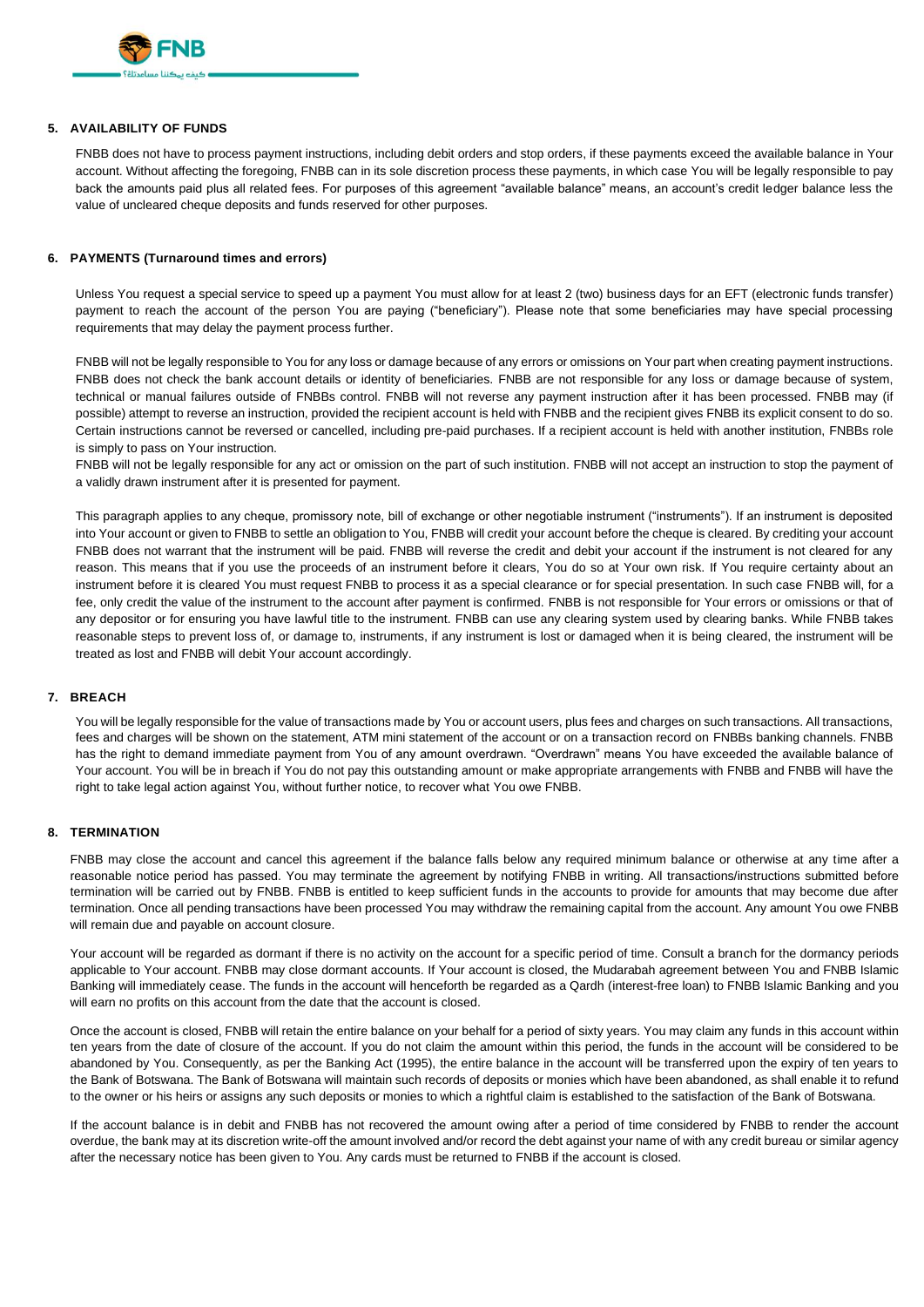

## **9. NOTIFICATION SERVICES**

Notification Terms & Conditions apply. Visit any FNBB branch or www.fnbbotswana.co.bw for more information. Please note that You must query any unauthorised transactions on Your account within 24 hours from the time the inContact message was sent to You. If You don't do this, You may be responsible for that transaction.

### **10. YOU ALONE CARRY THE RISK OF SENDING INSTRUCTIONS TO FNBB USING EMAIL, TELEPHONE OR FAX:**

You may request that FNBB accept instructions from You by email and/or telephone and/or fax. You hereby confirm and understand that FNBB will do so on the following basis. FNBB will not verify (check) that instructions were actually sent by You or Your representatives using any of these indirect communication methods. FNBB will act on the instructions as if authorised persons sent them. You understand that these indirect communication methods are not safe and carry greater risks than face-to-face communications or communications using FNBB's other secure non-face to face banking channels like online, cell phone or telephone banking. These risks include the risk that the communication may be intercepted or changed without knowledge, or consent, or that unauthorised instructions may be sent to FNBB. You agree to accept these risks. FNBB will only agree to accept and act on instructions sent using these indirect communication methods, on condition that You waive your right to claim against FNBB for any loss or damage you suffer because of this. You indemnify and hold FNBB harmless, against any claim against FNBB for any loss or damage that it or any other person suffers because You chose to use these indirect communication methods. You understand that FNBB will not be liable to it or its representatives for any loss or damage that it or they suffer because You chose to use these indirect communication methods. You will be legally liable to FNBB or any party for any loss or damage FNBB may suffer because of Your decision to use these indirect communication methods. Your representatives are solely responsible for making sure that FNBB received an instruction. FNBB will only be deemed to have received an instruction once it has actually confirmed receipt in writing. You will be liable if an instruction is sent more than once. FNBB is also not liable for any errors, omissions or delays in transmission of any communication.

### **11. IMPLICATIONS OF BUSINESS RESCUE**

If any steps are taken to commence business rescue proceedings for a commercial or business customer, or anyone providing any security for the debts of a commercial or business customer to FNBB, any outstanding balance that that commercial or business customer owes FNBB will immediately become due and payable to FNBB, and that customer will not be allowed to transact on any of its accounts and all amounts shown as a credit in the customer's accounts will be frozen.

### **12. GOVERNING LAW**

The law of the Republic of Botswana governs this agreement and all disputes, actions and other matters about this agreement will be determined according to this law, provided that the provisions will also be governed by Islamic Law on the Mudharabah principle. If there is a conflict, if it is a banking issue then the Botswana Governing Law will prevail. If it relates to any other issue concerning Islamic Law, then Islamic Law will prevail.

All agreements for Islamic Banking products have been approved by the FirstRand Shari'ah Advisory Committee. FNBB relies on the interpretation as made by aforesaid committee. While FNBB will at all times take all reasonable steps to ensure that FNBB Islamic Banking products comply with the requirements as determined by the FirstRand Shari'ah Advisory Committee, You alone are responsible for taking the necessary steps to satisfy Yourself that FNBB Islamic Banking products are Shari'ah compliant.

This agreement must be read in conjunction with the FNB General Terms & Conditions, as well as other relevant product rules. These terms, conditions and rules will also apply to You, except the clauses that make any reference to 'interest' or 'overdraft'. For any further info contact our call centre on 0800 302 302 or email to islamicenquiries@fnbbotswana.co.bw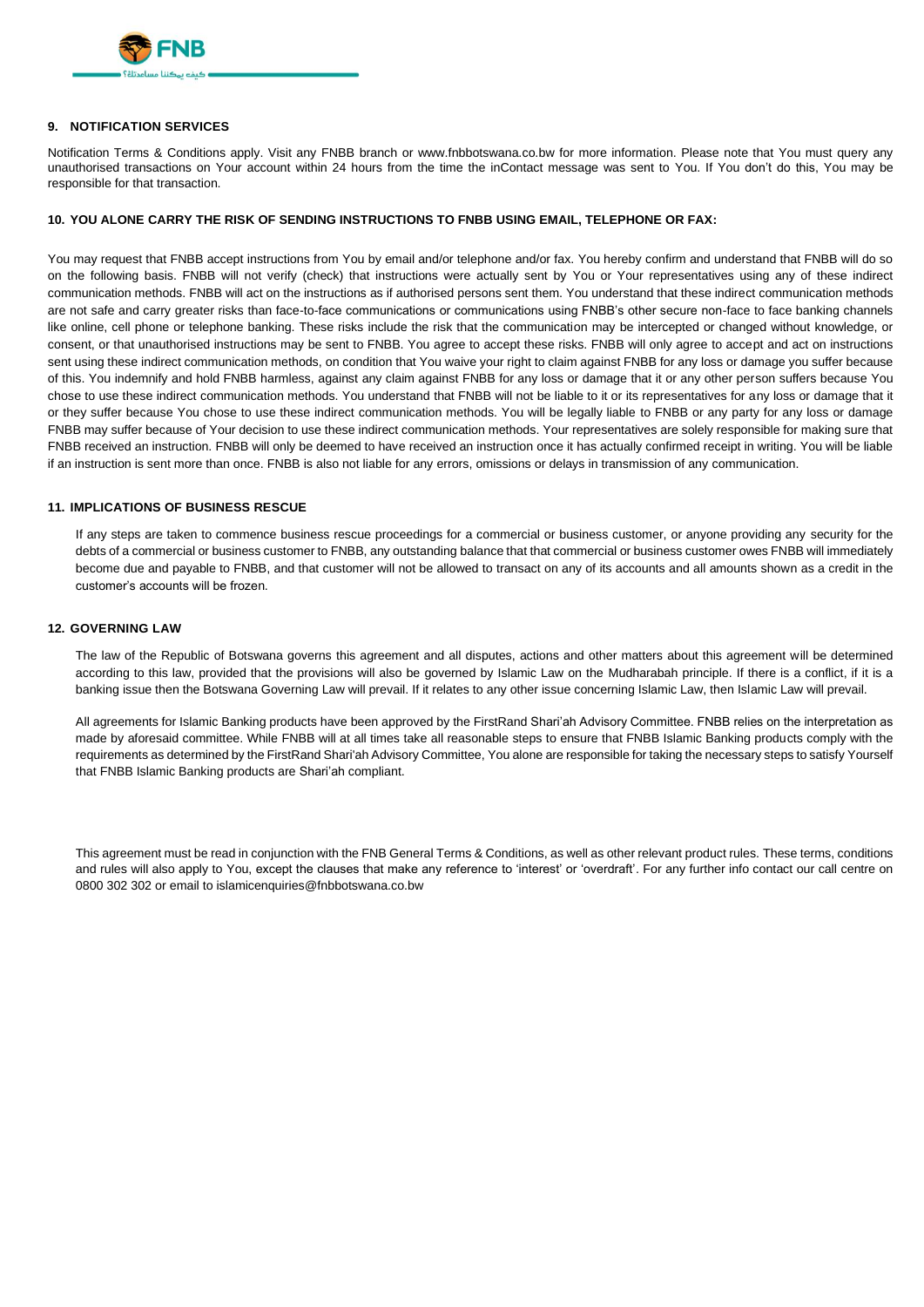

# **FNBB GENERAL TERMS AND CONDITIONS**

## **1. THIS DOCUMENT RECORDS YOUR AND OUR AGREEMENT**

- This agreement will apply to You if You are an individual and You have **any** account with First National Bank Botswana Limited ("FNBB").
- This agreement sets out the general terms & conditions that apply to Your and Our relationship.
- You can do your banking or get information about Your account using different banking channels. We may also provide You with payment mechanisms like a cheque book, a debit, and cheque or petrol card so You can transact on Your account. From time to time we may also make other services available to You. All of the above (banking channels, access mechanisms and services) are governed by their own rules. These rules will also apply to You if You use these products/services. To fully understand Your and Our rights and duties, You must read this agreement together with those rules. You must contact us if You don't understand any part of the rules.
- If there is a conflict (difference) between this agreement and the rules, the rules will apply.
- We can change this agreement or any of the rules at any time. We will tell You about any significant (important) changes to this agreement or the rules before we make the change. Unless You end the agreement before the date the change comes into effect (applies), We can assume that You agreed to the change.
- The words "You" or "Your" means the account holder and any person the account holder allows to operate on the account.
- The words "Us", "Our", "We" or "the bank" only refers to FNBB.

## 2. **CHANNELS FOR ACCESSING YOUR ACCOUNT**

- FNB may from time to time grant You access to certain channels including but not limited to USSD, internet banking and mobile banking APP and automated teller machines that allow You to access Your account and carry out transactions and instructions. FNB may from time to time develop further channels that allow You access to Your account.
- By your use and registration of these channels, You shall be deemed to have accepted any terms and conditions relating to their use.
- Any transactions executed on these channels shall be deemed to have been transactions which have been executed by You.
- You must ensure that any passwords used for accessing these channels are only known by You and where such have been compromised You must immediately change the passwords.
- The Bank shall not be liable for any transactions authorized on these channels and any such transactions shall be deemed to have been authorized by you.
- Where You suspect any fraudulent activity on these channels or on Your account, You should immediately report such transactions to the Bank
- The Bank will endeavor to block Your account or the relevant channel on Your instructions.
- The Bank shall further not be liable for any service interruptions relating to the downtime and access of these channels. Where the channels are down, You must use other available channels for accessing Your account or carrying out Your transactions

### 3. **CARDS**

- The Bank may issue you with one or more debit cards or other cards to enable You to access Your account and withdraw and or deposit funds into Your account
- You can use Your card to purchase for goods at merchants or purchase and pay for goods and services online
- You must be careful and sure of the transactions that You conduct online and verify the suppliers and service providers. Its not advisable that You share your card or account details online. The Bank will not be liable for any transactions executed online
- Where You purchased any goods online or with any merchant, any dispute that arises, You should settle the dispute directly with such merchant or online service provider
- You must keep your card safe and Your password protected at all times.
- Your password must be known only to You and where the password has been compromised, You must act promptly to change Your password
- You must report any suspicious transactions on Your card and account promptly to the Bank
- Any transactions executed using Your card shall be deemed to have been authorized by You and the Bank shall not be liable for any fraudulent transactions or any loss that you suffer as a result of any stolen cards or your password being compromised

# **4. FEES YOU MUST PAY US**

- In return for providing You with banking products and services You must pay our fees as set out in the rules and in FNBB's latest Pricing Guide. (A copy is available on www.fnbbotswana.co.bw or from any FNBB branch).
- Unless We say otherwise all fees are non-refundable.
- We may change Our fees from time to time. We will advise You of this by giving You notice of the changes within a reasonable time before the change takes effect.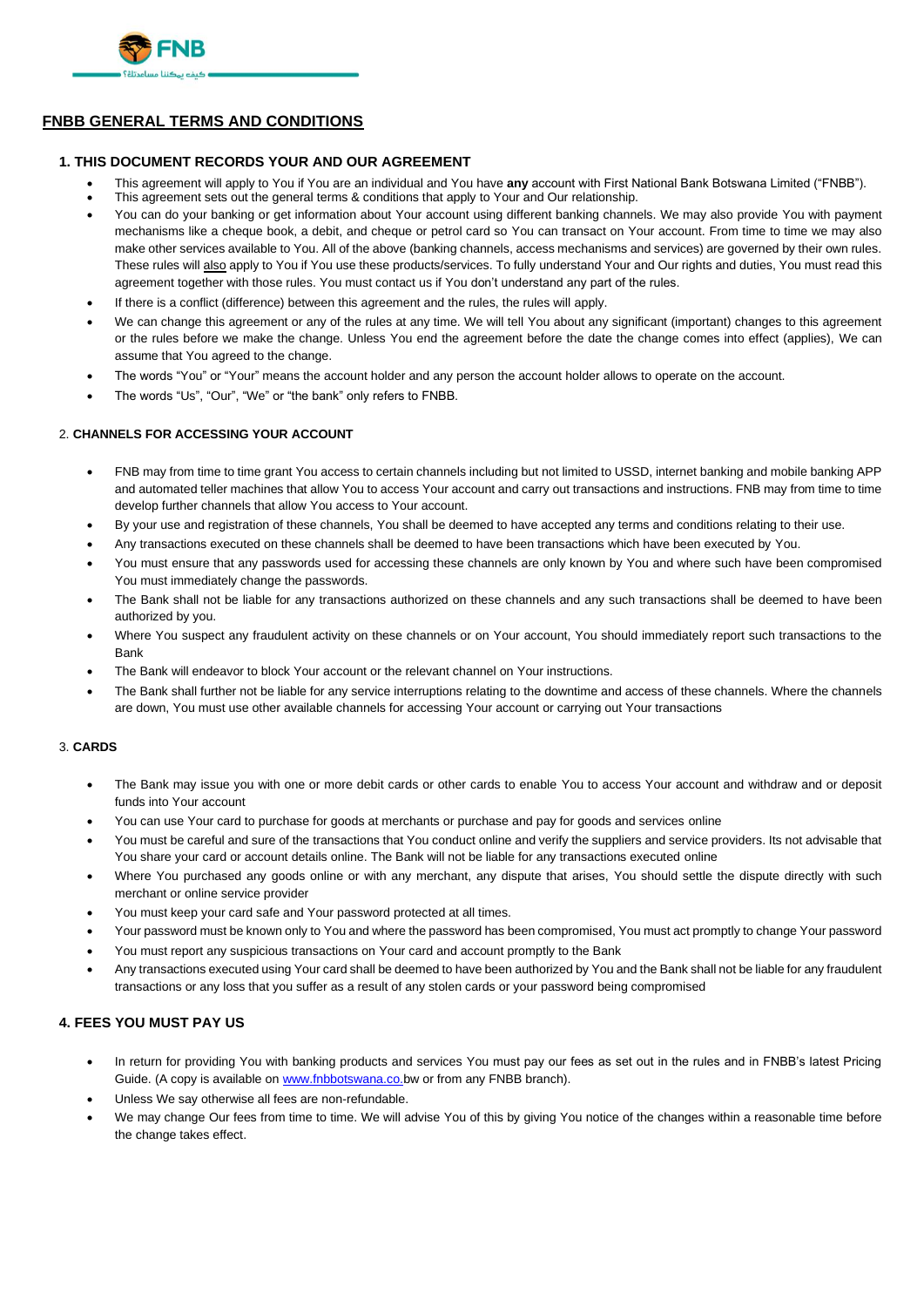

# **5. WHEN AND HOW WE WILL SEND YOU STATEMENTS**

- To help You to check the transactions on Your account We may make account statements available to You or You can go to any FNBB branch and ask for a statement. You must check your statements. Statements are not sent out on certain accounts.
- We may either make your statements available electronically (e.g. on online banking) or We may send You Your statements by email or by post.
- We can charge You an additional fee for statements You request over and above those We normally give Our customers.
- Your statement will show all the transactions on Your account for the period written on the statement. Transactions carried out, but not yet paid or deducted from Your account will not appear on Your statement.

## **6. YOU MUST CHECK YOUR STATEMENT CAREFULLY AND REPORT ANY MISTAKES**

- You must check each entry on Your statement carefully as soon as You get your statement.
- You must report any mistakes or transactions done without Your permission to us within 30 (thirty) days from the date of the statement. If You don't do this We can assume the entries and transactions shown on the statement were correct or done by You or with Your permission. We will not be responsible for any loss or damage You suffer because You didn't report errors or unauthorised transactions on time. If You receive inContact notifications You must report any unauthorised transactions to us within 24 hours to prevent further unauthorized transactions. If You don't do this we can hold you responsible for those transactions.

## **7. HOW WE TREAT YOUR PERSONAL INFORMATION**

The following two definitions apply to this entire clause:

- "**process" or "processing**" means any operation/activity/set of operations, including automatic, concerning Your information and adaptation alignment, alteration, blocking, collation, collection, combination, consultation, degradation, destruction, disclosure by transmission, dissemination by means of transmission, distribution or making available in any other form, erasure, gathering, linking, merging, modification, organisation, receipt, recording, restriction, retrieval, storage, structuring, updating, or use of information.
- "**information**" which FNB could process, could include (but is not limited to) Your, or someone else's, personal information relating to: race, gender, pregnancy, marital status, national, ethnic or social origin, colour, age, physical or mental health, well-being, disability, religion, conscience, belief, culture, language and birth information relating to education or medical, financial, or criminal behaviour or employment history, any identifying number, symbol, e-mail address, physical address, telephone number, location information, online identifier or other assignment to the person, biometric information, personal opinions, views or preferences, philosophical beliefs, trade union membership, political persuasion, health, economic or financial information, correspondence sent by a person that is implicitly or explicitly of a private or confidential nature or further correspondence that would reveal the contents of the original correspondence, views or opinions of another individual about the person, transaction details, agreements, etc.

### **USE OF INFORMATION**

- For FNB to have a relationship with You and to provide You with products/solutions, FNB will have to process Your information.
- FNB will treat Your information as confidential and take all reasonable steps to protect Your information. FNB will only disclose Your information if required by law:
	- o it is in the public interest to do so;
	- o FNB's interests require disclosure; or
	- o You consented.
	- FNB uses Your information as follows:
		- o FNB collects information from You directly, from Your usage of products and services, from Your engagements and interactions with FNB, from public sources and from third parties.
		- o Your information will be confidential and will only be processed if You consented thereto, it is necessary to conclude or perform in terms of a contract with You, the law requires it or Your, FNB's or a third party's lawful interest is being protected or pursued.
		- FNB may process your information for the following reasons (amongst others), to:
			- o Provide you with products and services
				- o comply with legislative, regulatory, risk and compliance requirements (including directives, sanctions and rules), voluntary and involuntary codes of conduct and industry agreements or to fulfil reporting requirements and information requests;
				- o detect, prevent and report theft, fraud, money laundering and other crimes;
				- o enforce and collect on any agreement when You are in default or breach of the agreement terms and conditions, like tracing You or to institute legal proceedings against You;
				- o conduct market and behavioural research, including scoring and analysis to determine if You qualify for products and services;
				- o market products and services to You, where You have consent to receive such marketing communication
				- o develop, test and improve products and services for You;
				- o process payment instruments (like a cheque) and payment instructions (like a debit order);
				- o create, manufacture and print payment instruments (like a cheque) and payment devices (like a debit card);
				- o do affordability assessments, credit assessments and credit scoring;
				- o manage and maintain Your accounts or relationship with FSR;
				- o disclose and obtain information from credit bureaux regarding Your credit history;
				- o enable You to participate in any debt relief process, where applicable;
				- o enable FNB, its partners and agents to deliver goods or documents or notices to You;
			- o communicate with You and carry out Your instructions and requests;
			- o historical, statistical and research purposes;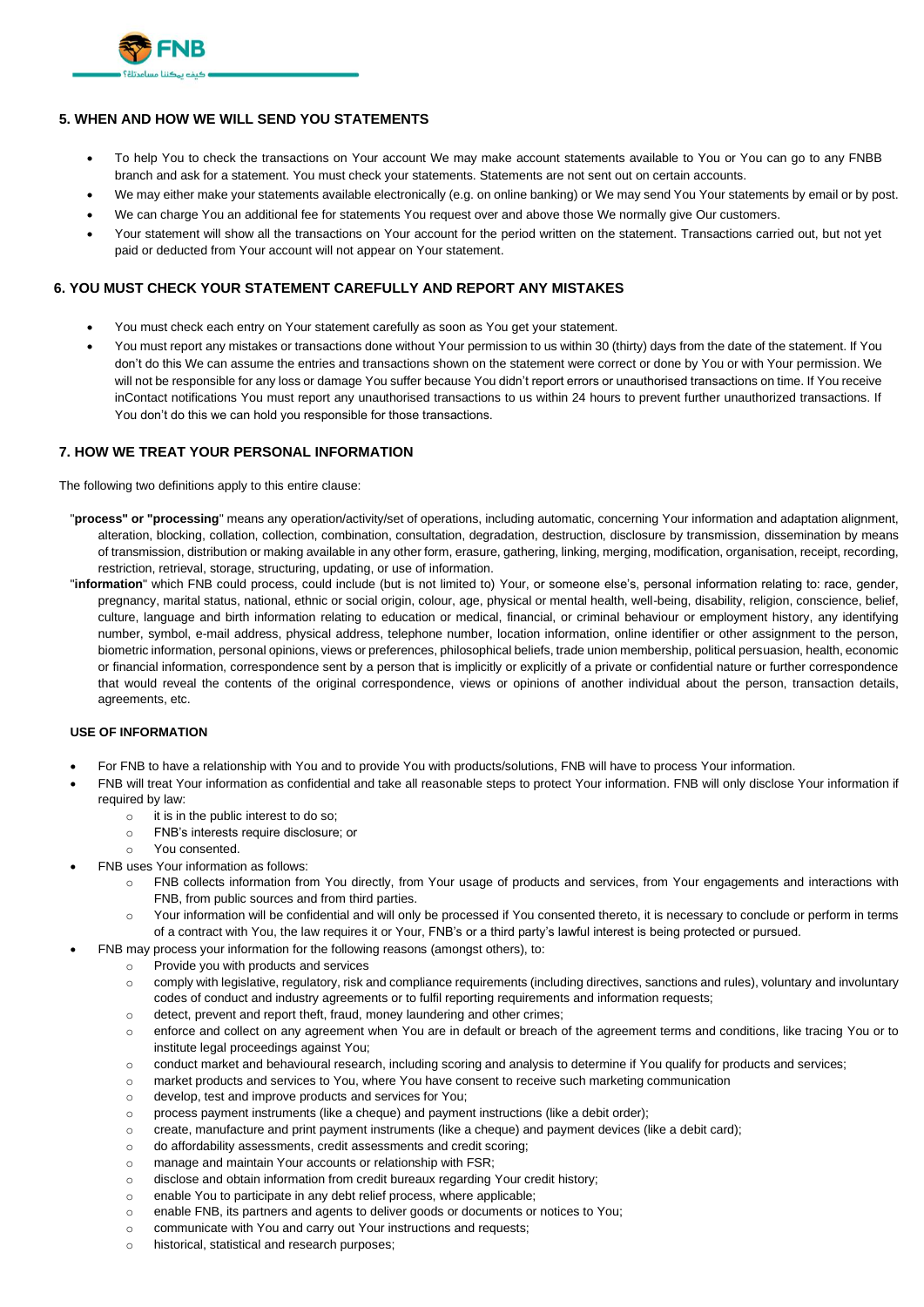

- o customer satisfaction surveys, promotional and other competitions.
- FNB may process Your information using automated means (without human intervention in the decision making process) to make a decision about You or Your application for any product or service, or for You to access any online service channels. You may query the decision made about You.
- FNB may share your information with the following persons (amongst others) whom has an obligation to keep your information secure and confidential:
	- o attorneys, tracing agents, debt collectors and other persons that assist with the enforcement of agreements;
	- o agents and sub-contractors like couriers in the course of providing services/products to you;
	- o credit bureaux;
	- o persons to whom FNB cedes/delegates/assigns or transfers its rights and/or obligations;
	- o payment processing services providers, merchants, banks and other persons that assists with the processing of your payment instructions;
	- $\circ$ 3<sup>rd</sup> parties that the Bank has engaged in order to provide products and services to you
	- o insurers, brokers, other financial institutions that assist with the providing of insurance and assurance;
	- o law enforcement and fraud prevention agencies and other persons tasked with the prevention or prosecution of crime;
	- $\circ$  regulatory authorities, governmental departments, local and international tax authorities and other persons that FNB under the law have to share Your information with.

### **RIGHTS OF CLIENT**

- I understand that, subject to any legal limitation, I have the right to:
	- o request FNB to confirm, free of charge, whether or not it holds information about me;
	- o request from FNB the record or a description of my information held by it, including information about the identity of all third parties, or categories of third parties, who have, or have had, access to the information;
	- o access my information held by FNB;
	- o withdraw my processing consent on legitimate grounds on notice to FNB, however FNB will continue to process the information if permitted or required by law:
	- o request FNB to rectify my information or to complete incomplete information;
	- o request FNB to delete, erase, destroy, block my information if it was unlawfully processed, is incorrect, irrelevant, excessive, outdated, incomplete, misleading, unlawfully obtained, consent has been withdrawn, or the information is no longer necessary or on other lawful or legitimate grounds allowed by law;
	- o object to the processing (or insist on restriction) of my information on legitimate grounds or if the information is inaccurate;
	- o complain to the relevant regulatory authority;
	- o have my information stored for the time periods prescribed by law after which it will be destroyed.
- I understand that I may not object to, or request deletion or restriction of, processing of information if legislation requires the processing.
- Go to FNB's Privacy Policy located on the FNB website for more information on FNB's privacy practices.
- If you exercise any of the above rights, you must contact FNB's customer contact center at +267 3706100.

### **CONSENT**

It is compulsory that You consent to the processing of Your information below. Should You refuse to agree to the processing of Your information, FNB will not be able to take You on as a client or establish a relationship with You or might have to terminate its relationship with You and cancel all Your products/agreement. Even if You do not provide consent, or at some stage withdraw consent, FNB and certain third parties may under certain circumstances continue to process Your information if allowed by law even against Your wishes or objections.

- By signing this agreement, You voluntarily provide the consent below as may be applicable. I instruct FNB to get and use my information from Credit Bureaux and third party qualification data providers and government departments to:
	- o conduct once-off and/or ongoing assessments to determine my eligibility for, and the appropriateness of, the supply, or assessment, or ongoing supply of any transactional, investment, insurance, telecommunication or credit solution or other offerings (whichever is applicable to this application);
	- o provide me with tips and support and directly market these products to me where I consented to direct marketing; and
	- o establish marital status and familial relationships for legal and family banking purposes.
- I instruct FNB to get and use my information from Credit Bureaux to verify and update my personal/business profile information including contact details and income.
- I agree that FNB may give my information to my employer to verify my income and obtain such information from my employer.
- I agree that FNB may share my information with government departments or similar institutions which are responsible to hold records of citizenship, nationality, marital status, ownership, etc. to confirm proof of life, verify my identity and establish ownership.
- I agree that FNB may process my identification number or identity card number for legitimate purposes allowed by law, including for identification and security purposes.
- I agree that FNB may process, give my information to, or get my information from, any:
	- o fraud and/or identity theft bureaus and institutions which hold sanction, terrorism and/or financial crime (like money laundering) information, so as to determine my suitability for any product;
	- o fraud and/or identity theft bureaux which hold financial crime information, for financial crime detection, prevention and prosecution purposes or if FNB reasonably believes that I provided any false and/or misleading information and/or documents to them.
- I agree that FNB may obtain, share and process my political affiliations for the purposes of determining whether I am a politically exposed individual or a desirable client.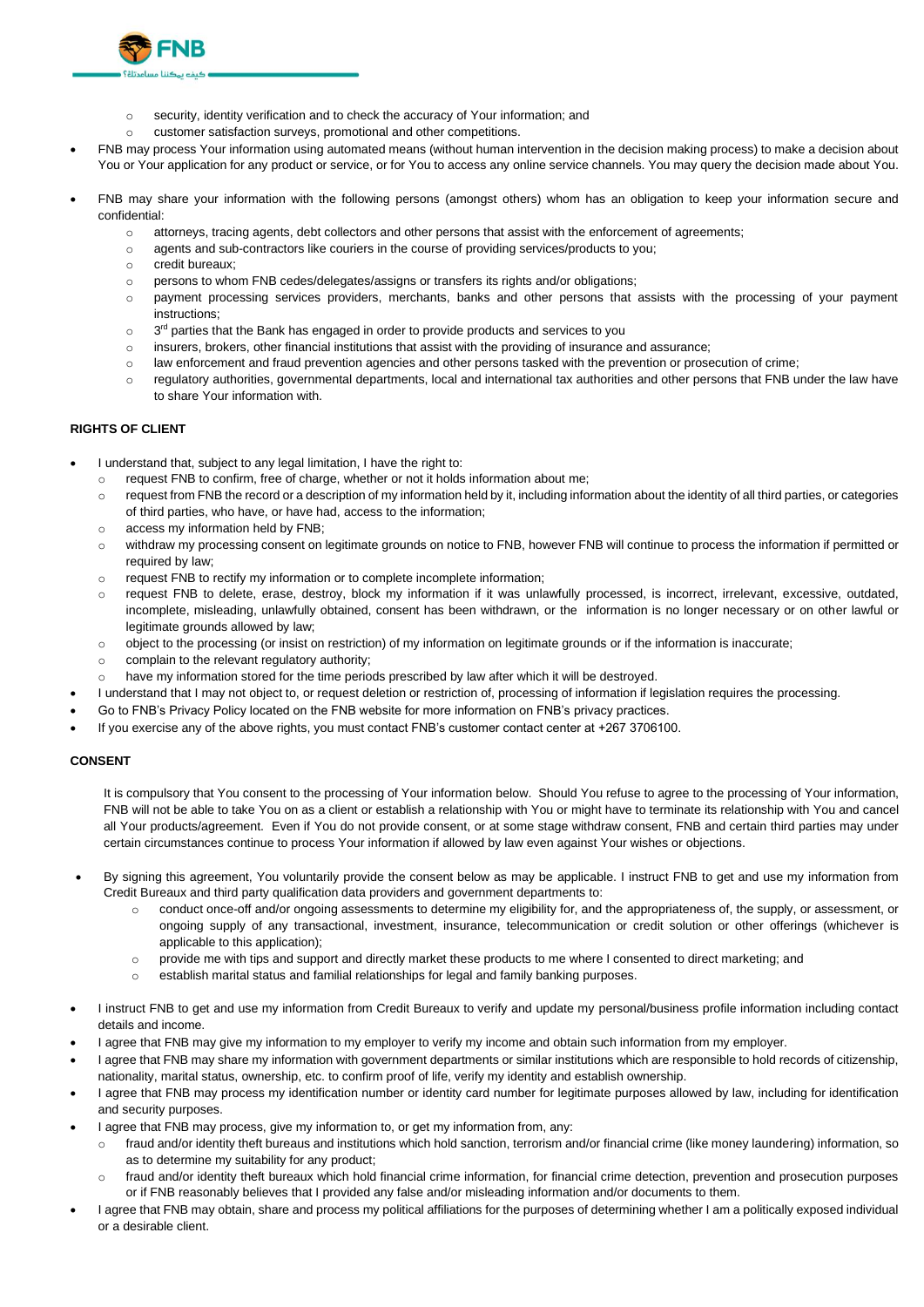

- I agree that FNB may get and use my device location at a point in time to provide me with pre-selected products and/or special discounts that are nearby. FNB may directly market such products to me if I consented to direct marketing.
- I instruct FNB to get and use my information from Credit Bureaux to, upon my request, assist me to transfer my existing debit order(s) and salary payment to my new transact solution.
- I agree to the insurers or other financial institutions processing my information to release the information to the authorised user and I confirm that the authorised user will be acting on my behalf or in my interests. My interests shall be best served if that information is made available to authorized financial service providers with a legitimate interest in receiving such information for the purposes below:
	- $\circ$  to understand my money management needs and provide advice and guidance based on my financial needs' analysis.
	- o to conduct insurance needs analysis, underwriting and claims management (including fraud detection and prevention).
- I agree that FNB may provide my contact details to:
- $\circ$  someone to whom I made payment, but who cannot identify me as the payer; or
	- someone who made a payment to me, but who cannot identify me as the recipient.
- I agree that FNB may get and use my information from any affiliate company and or any third parties including FNB's agent/contractors authorized by FNB for the purposes of:
	- o processing and considering my application for employment,
	- o conducting criminal, credit, references and other related reference checks on me, and
	- otherwise facilitating my employment application process.
- I agree that FNB may get and use my biometric information (like my fingerprints, selfie, facial features, retinal scanning, voice, body temperature) for verification of identity, security authentication and/or electronic signature purposes or to prevent health/occupational risks and my also obtain such information from government departments or similar institution for verification of identity, security authentication and/or electronic signature purposes.
- FNB, or a third party service provider of FNB, might have to process your, or someone else's, information outside the borders of this country ("**Cross-Border**") (for e.g. your information might have to be stored in a cloud in Ireland). I agree that FNB may process my information Cross-Border subject to the necessary protection being in place.
- I agree that FNB may provide any reportable information about me to any credit bureaux or obtain any information from a credit bureaux relating to any credit product or other financial obligation to FNB, whether actual or contingent.

### **8. SANCTIONS & FINANCIAL CRIME**

- FNB must comply (and in some cases make policies, standards and/or guidelines to foster voluntarily compliance) with laws, requirements, standards, recommendations, guidelines and directives relating to terrorism, corruption, bribery, money laundering, financial crime, Know Your Customer requirements and sanctions obligations, locally and internationally (as it may be applicable), issued by various bodies in a number of jurisdictions and FNB's own policies as aligned to FNB's compliance framework and requirements in this regard (referred to as the "**Requirements**") in relation to you, any entity, any security provider, any persons related to them or involved with them, or acting on behalf of, or involved with, you, including their mandated persons, directors, executives, signatories, shareholders, holding companies, trustees, beneficiaries, partners, managers, controllers, associates, subsidiaries, beneficial owners, ultimate beneficial owners and related entities (you and all of the aforesaid persons and entities are referred to as "**Impacted Persons**").
- In order to comply with the Requirements, or if:
	- o any fraud or criminal activity (actual or perceived) is suspected; or
	- o the conduct (actual or perceived) of any Impacted Person is in FNB's view undesirable; or
	- o performing under any agreement, instruction or transaction places FNB in breach of any local or international law, regulation or Requirement; or
	- o performing any obligations under any agreement or continuing the banking relationship with any Impacted Person would adversely affect or otherwise reduce or remove FNB's ability to: (i) raise local or international funding; and/or (ii) contract with, or maintain its relationships with, international financial institutions; and/or (iii) transact in or process payments or otherwise deal in other currencies,
	- o your KYC is not up to date

**FNB may**, at the start of the business relationship and/or at any time thereafter, in relation to any Impacted Persons, do any or all of the following:

- verify (check and confirm) their identity;
- monitor any account, business relationship, deal, facility, instruction or transaction;
- request Know Your Customer information and evidence and further information or evidence which might exceed the scope of what is required under specific legislation;
- verify any transaction or instruction or recipient before processing it;
- refuse any account, business relationship, deal, facility, instruction or transaction;
- **place a hold on, restraint, or freeze, any account, business relationship, deal, facility, instruction or transaction, including instances where an Impacted Person does not provide documents or evidenced as required by FNB in terms of the Requirements;**
- refuse to do business with any impacted person that it considers undesirable or that is involved in undesirable conduct;
- on 30 days' notice (or less if warranted) terminate any account, business relationship, deal, facility, instruction or transaction with any Impacted Person or refuse to honour any instrument or carry out any transaction;
- refuse to do business with any person or Impacted Person that falls outside FNB's risk appetite or that appears on any sanction list as prescribed by legislation or used by it in the management of its risk or that is linked to any person that appears on such sanction list, or linked to any restricted countries or the government agencies of such restricted countries as determined from time to time;
- terminate the bank's relationship with any impacted Person if FNB is compelled to do so by law or if FNB has reason to believe that a continued relationship will expose FNB to reputational or business risk.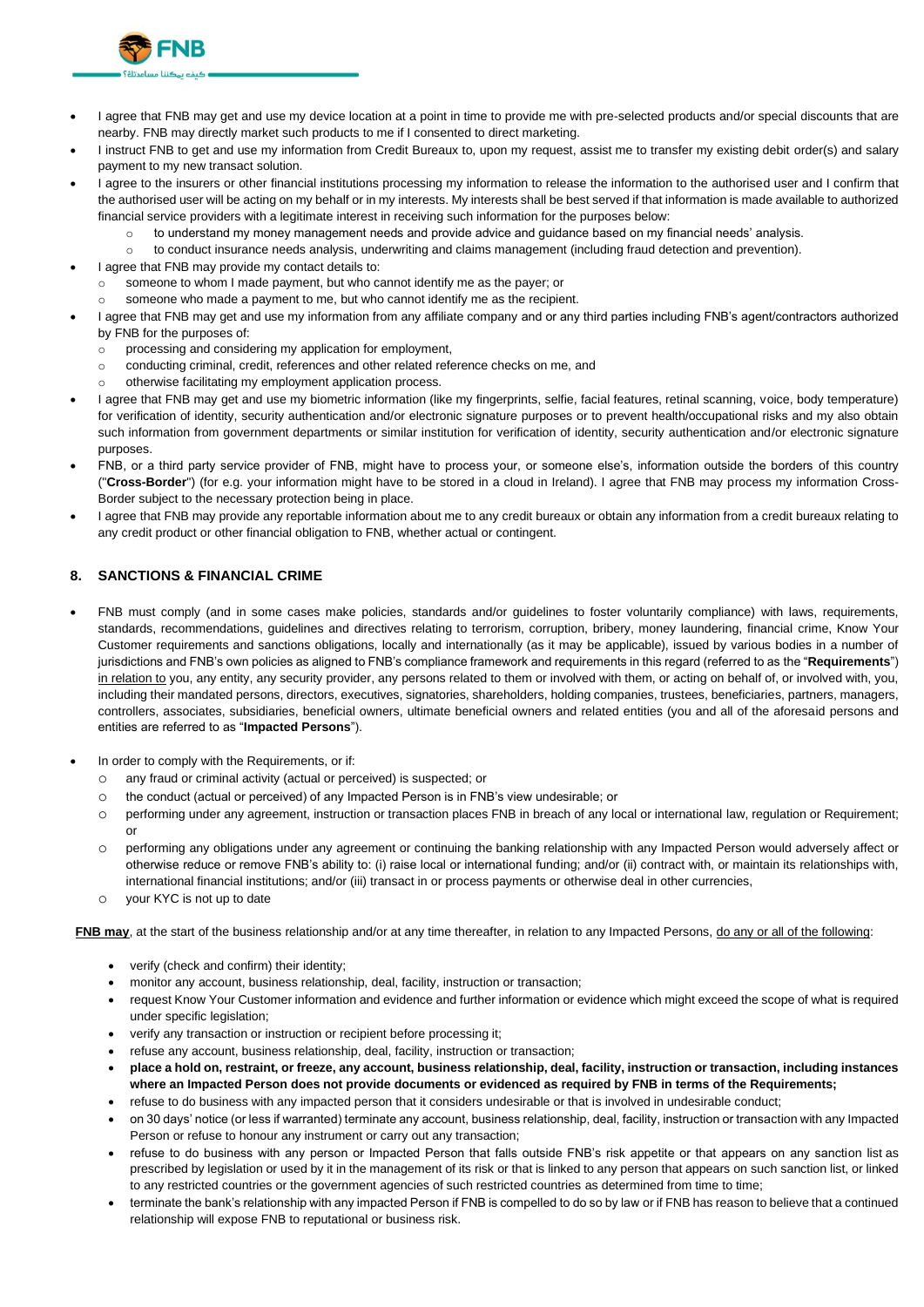

• FNB will not be liable for any direct, indirect or consequential loss, damage, costs or expenses whatsoever that may be suffered or incurred by anyone as a result of, arising from, or relating to any such prohibition, limitation, delay, decline or termination due to the implementation of this clause, provided that the Impacted Persons will remain liable to FNB for all amounts owing to FNB (actual or contingent). FNB will not be liable for any loss whatsoever, should any foreign bank (1) refuse to execute any instruction, (2) delay payment or withhold funds due to any Requirement.

### **9. ELECTRONIC COMMUNICATIONS AND TRANSACTIONS**

- Any correspondence and communication between You and the Bank shall evidence of any communication or contract entered into.
- The Bank may from time to time offer sale of products and services through electronic communications
- You agree that, subject to the applicable laws, the Bank may from time to time offer You products and services through electronic means and conclude contracts for the sale of such products and services electronically
- The terms and conditions of such sale may be recorded by the Bank and communicated with You on such platforms that You may notify the Bank
- All contracts concluded electronically by FNB and You shall be subject to the Electronic Communications and Transactions Act, 2014
- We will treat Your personal information as confidential and take all reasonable steps to protect Your personal information. We will only disclose Your personal information if:
	- o the law requires us to do so;
	- o it is in the public interest to do so;
	- o our interests require disclosure; or
	- You have given us your consent.
- To consider Your application for any FNBB products or services or maintain a relationship with You, You agree that We may as part of Our checking and account maintenance processes – do the following:
- Get certain of Your personal information from any other party (e.g. a credit bureau or a government agency).
- Disclose some of Your personal information to these parties to get the information we need. If We do this We will never disclose more information than we need to.

## **10. YOUR AND OUR ADDRESS FOR SENDING CORRESPONDENCE AND LEGAL NOTICES**

- We may communicate with you using any means (electronically, fax, paper).
- We will send any communications (including statements) to the last postal; street; email address, telephone; cellphone or fax number We have on record for You or that is known. We may also communicate with You using our website, Our banking channels (online, cellphone, telephone, ATM or our branches) or by means of a publication/advertisement in the media.
- We will serve legal notices and summonses at the last street address We have on record for you. You choose this address as Your domicilium address for serving legal notices and summonses.
- You must send us any legal notices or summonses to the following address, which We choose as our domicilium: FNBB Legal, First Place / Head Office, Plot 54362, CBD, Gaborone, P O Box 1552, Gaborone, Botswana.
- You must immediately tell us if any of Your addresses, phone or fax numbers change.
- You can do this by contacting Us, visiting any FNBB Branch or by calling our call centre. (If Wou change your street address, You must give us proof of Your new address.) It may take up to 7 (seven) days for the change to reflect on our systems.
- So We can update your records You agree that We may get Your addresses and contact numbers from other companies in the FirstRand Limited Group. We will only use this information as stated above.
- Any correspondence We send to you by:
- post, will be considered to have been received by You within 14 days from the date on which We posted it;
- by fax, email or SMS, will be considered to have been received by You on the day it was sent, or in the case of a Saturday, Sunday or public holiday, on the next business day.
- o Any notices or correspondence We make available on Our website, Our ATM network, and Our branches or in the media will be considered to have been received by You on the date it was published

### **11. JURISDICTION AND COSTS**

- We can bring any action against You under this or any other agreement We have with You in the Magistrate's Court, even if the amount claimed exceeds the jurisdiction of that Court.
- You agree to pay all the expenses we spent in recovering any money You owe us, including, Our legal costs on the attorney and client scale; collection charges; tracing fees, plus VAT. Attorney and own client scale means the rates actually charged by our attorneys. These rates may be higher than the rates the courts allow.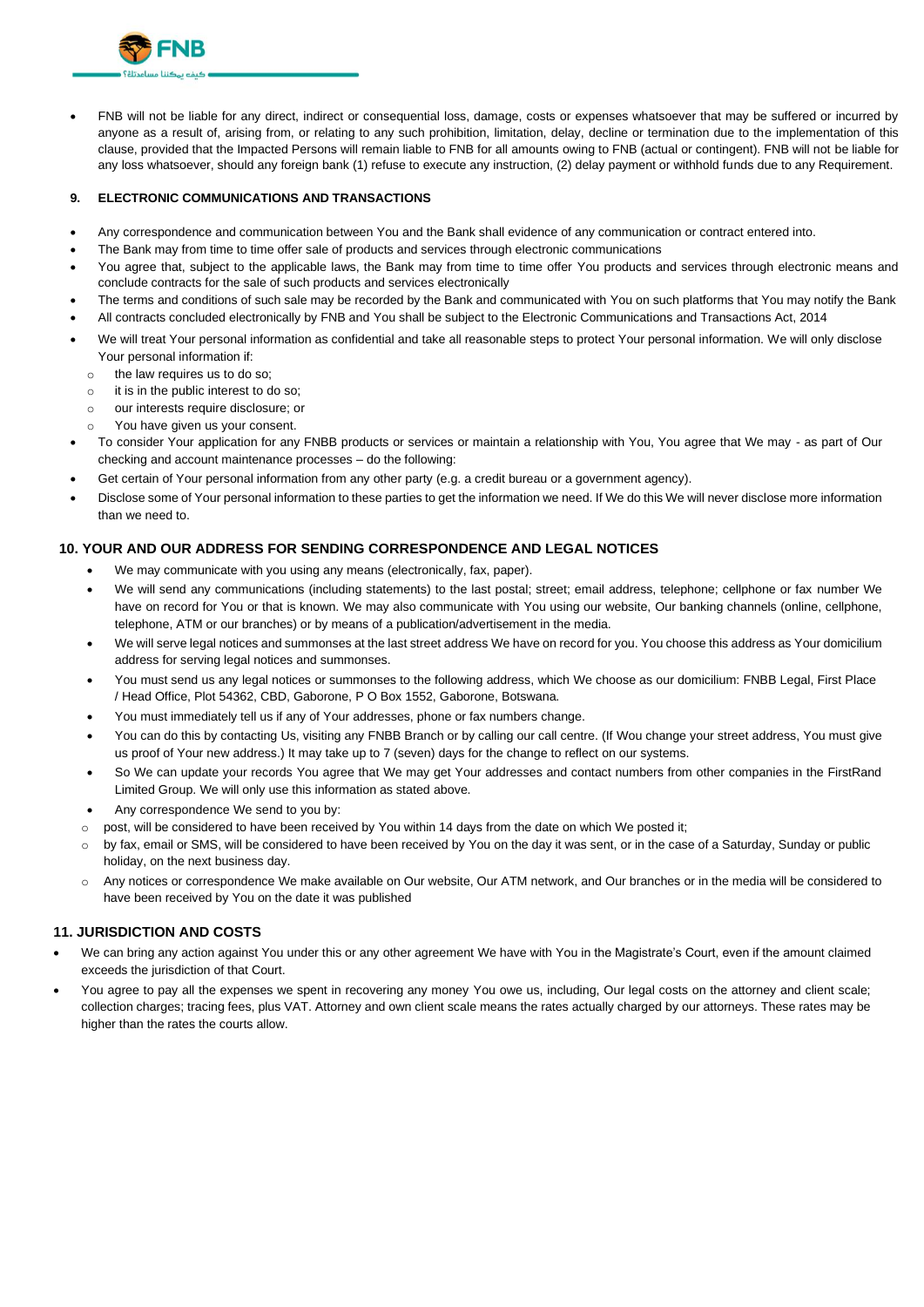

## **12. IF YOU APPOINT OTHER PERSONS TO USE YOUR ACCOUNTS YOU ARE RESPONSIBLE FOR THEIR ACTIONS**

- If You complete the necessary bank form, we will allow another person to use Your account. We refer to these persons as account users.
- You will be responsible for all debts account users incur including our fees and charges, any overdrawn amounts. You will be responsible for anything they do or fail to do.
- There is risk involved in giving another person access to Your account. You must consider if restrictions or limits must apply.
- You must provide correct and up to date information about the account users. You alone are responsible for deciding and checking what rights must be given to account users.
- You can cancel an account user's rights at any time by completing the required bank forms. You will be liable for all transactions they made before You did this, including future dated payments and cheques.
- The rights you gave to any account user come to an end when You end their authority or where the law says so, such as on Your death or if You become legally incompetent.

# **13. BANKING LICENCE GRANTED IN TERMS OF THE BANKING ACT [CAP 46:04] AND OTHER DISCLOSURES**

| Full name, registration number        | First National Bank of Botswana Limited Registration No. CO.001119 |  |  |  |  |  |
|---------------------------------------|--------------------------------------------------------------------|--|--|--|--|--|
| <b>Physical and Postal Address</b>    | First Place / Head Office, Plot 54362, CBD, Gaborone               |  |  |  |  |  |
|                                       | P O Box 1552, Gaborone                                             |  |  |  |  |  |
| Contact details for general enquiries | Tel: +267 370 6000                                                 |  |  |  |  |  |
|                                       | (International) website: www.fnbbotswana.co.bw                     |  |  |  |  |  |

FNBB is a duly licensed commercial bank by the Central Bank in terms of the Banking Act [CAP 46;04] to conduct banking business in Botswana. Banking business is defined by the Banking Act as:

"the business of accepting deposits of money repayable on demand or after fixed periods or after notice, as the case may be, by cheque or otherwise; and/or the employment of deposits in the making or giving of loans, advances, overdrafts or other similar facilities, and in the making of investments or engagement in other operations authorised by law or under customary banking practice, for the account of, and at the risk of, the person or persons accepting such deposits, and includes the discounting of commercial paper, securities and other negotiable instruments, for the purpose of enforcing loans or other credit facilities."

## **14. GENERAL**

- You warrant to FNBB that no litigation, arbitration or administrative proceeding is in progress or, to Your knowledge pending or threatened against You, or any of Your assets, which could materially adversely affect Your financial condition. You warrant to FNBB that it you are not in liquidation, sequestrated, under curatorship or under business rescue (final or provisional) or other legal disability, or that such process or proceeding is in progress or threatened. You must immediately notify FNBB if You are sequestrated/liquidated (including provisionally or finally) or placed in business rescue or any other legal disability. Commercial and business customers must inform FNBB in writing of any changes to their ownership structure.
- FNBB has the right to refuse to open an account, provide a service or accept a deposit. Before approving an account or service, FNBB may investigate You and may require supporting documentation. You may not use any account (or allow the account to be credited) until FNBB is satisfied with the documentation or information required by FNBB to satisfy its policies and the laws about money laundering, local and international sanctions and related provisions and FNBB's policies. An account may not be used to contravene these laws or policies.
- You must tell us immediately if You are placed under an administration order, are sequestrated.
- If Your estate is provisionally or finally sequestrated or if You pass away, or become legally incompetent the full amount You owe us will be payable and access to the money in Your account will be restricted.
- If we need to take legal action against You, one of our managers (who do not need to prove his appointment) will produce a certificate, which shows the amount you owe us. If you don't agree with this certificate, you will have to prove that it is wrong.
- In the case of fraud, suspected fraud, or where the law forces us, We can freeze or close Your account or stop a service without notice to you.
- If there is a dispute about any matter or record, Our records (certified as correct by any FNBB manager whose authority need not be proved) will serve as *prima facie* proof. This means it will be treated as correct unless you can prove it is not.
- Unless We agree to this, You may not cede (transfer) or pledge (promise) any of Your rights or delegate (transfer) any of Your duties under Your and Our agreement.
- While we may give You extra time to comply with Your obligations or decide not to exercise some of Our rights, You must not assume that this means that Our agreement with You has been changed or that it no longer applies to You. We can still insist on the strict application of any or all of our rights at a later stage.
- Every clause of the agreement and rules is severable from the others. If one or more of the clauses is invalid it will not mean the rest of the agreement/rules are invalid. The rest of the agreement and rules will still apply.
- The headings in clauses in Our agreement and rules are included for Your reference only and must be not be used to interpret the agreement or rules.
- Unless it is clear from the context, in the rules and this agreement a reference to the singular includes the plural and vice versa.
- The words "including or include" must be read as "including, but not limited to".